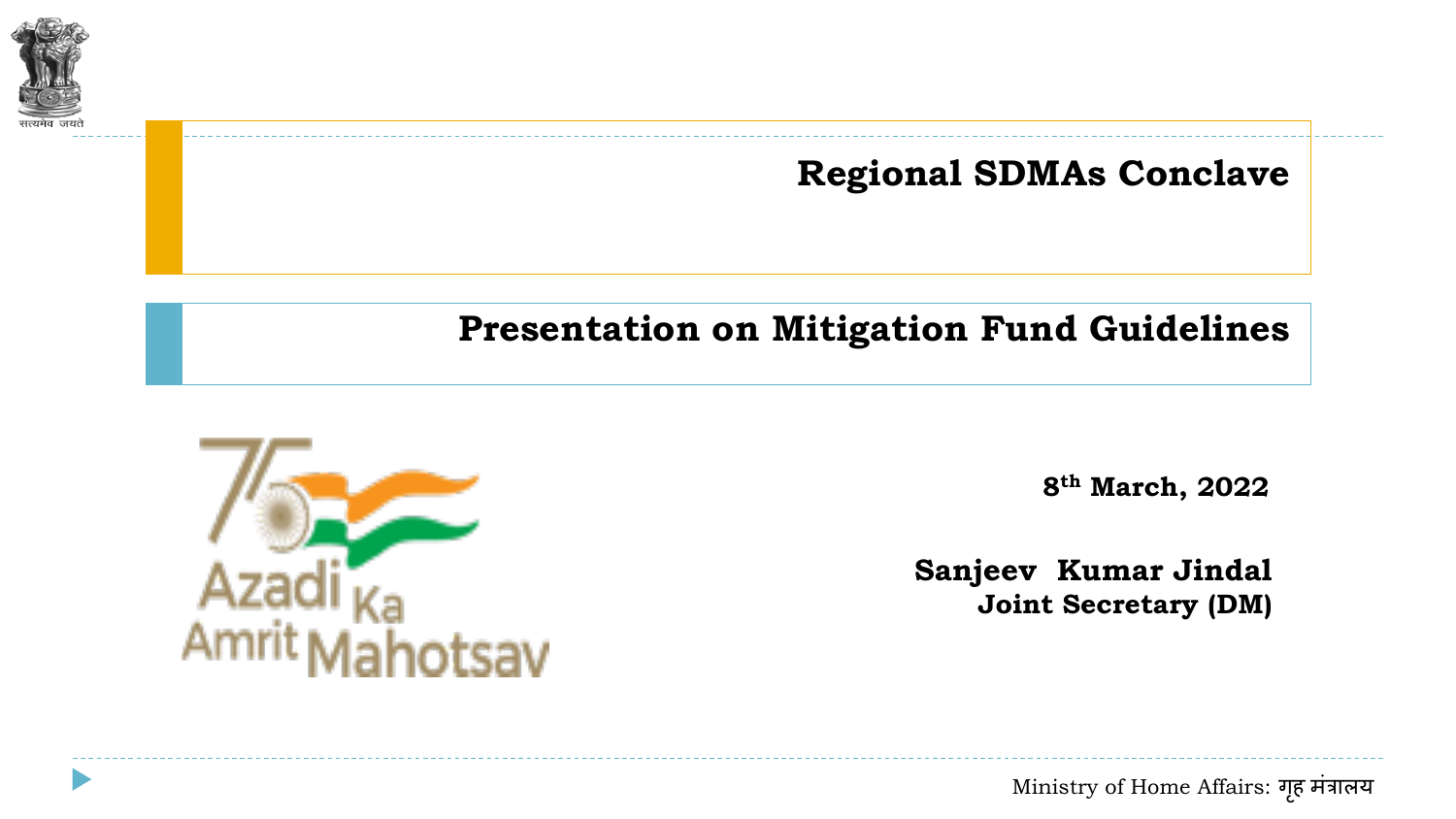#### **Establishment of National Disaster Mitigation Fund (NDMF) and State Disaster Mitigation Fund (SDMF) ..<1>**

- **Provisions of the Disaster Management (DM) Act, 2005:**
	- Section 47(1): The Central Government *may*, by notification in the Official Gazette, constitute a Fund to be called the National Disaster Mitigation Fund for projects exclusively for the purpose of Mitigation and there shall be credited thereto such amount which the Central Government may, after due appropriation made by Parliament in this behalf, provide.
	- Section 48(1)(c): The State Government **shall**, establish for the purpose of this Act the fund to be called State Disaster Mitigation Fund.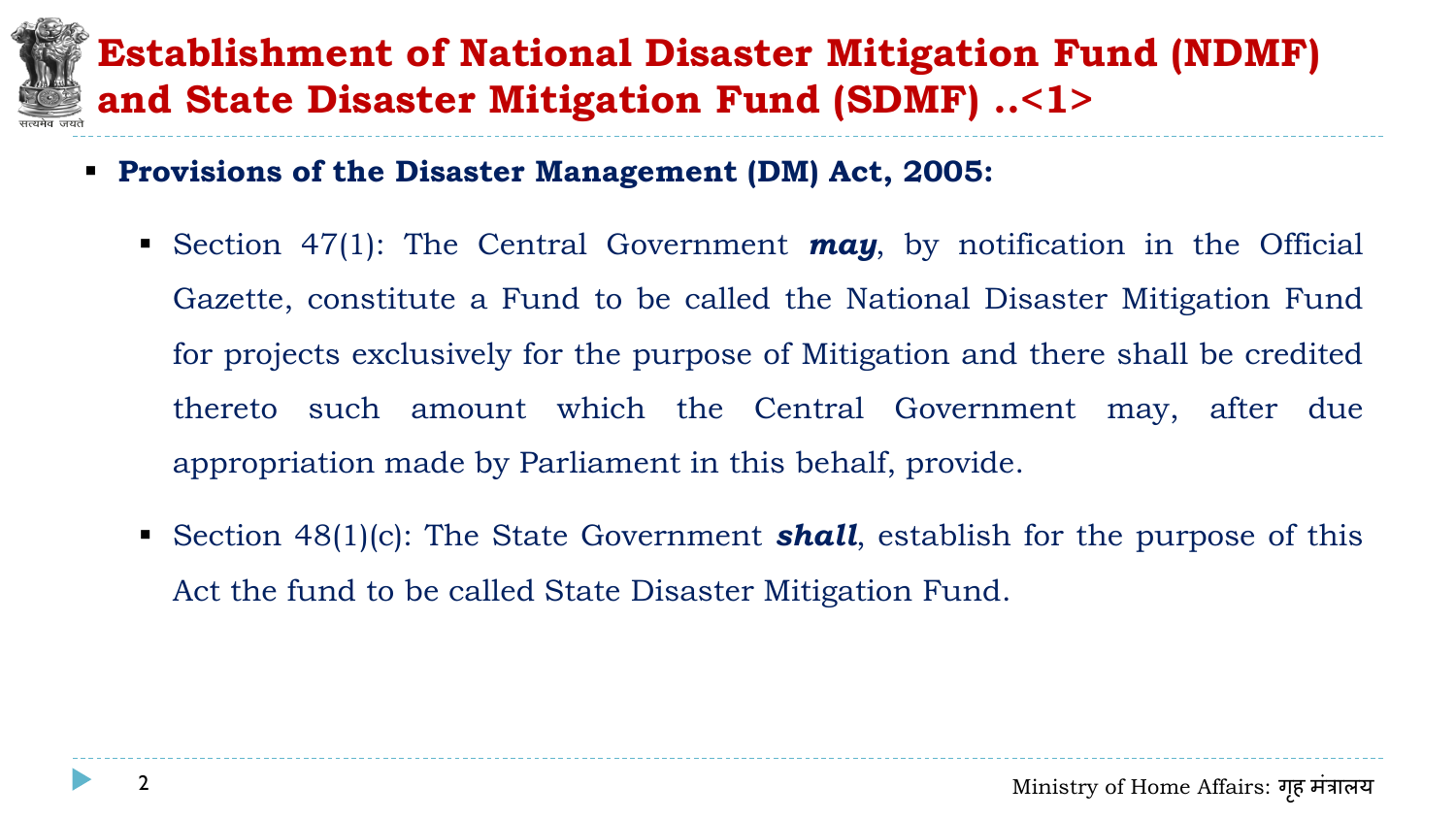#### **Establishment of National Disaster Mitigation Fund(NDMF) and State Disaster Mitigation Fund(SDMF) ..<2>**

- Despite statutory provisions, no Mitigation fund, NDMF / SDMF was created.
- 15 Finance Commission (XV FC) in its Interim Report for 2020-21 and in final report recommended for establishment of NDMF and SDMF and made fund allocations.
- In pursuance of recommendation of XV FC and provision of DM Act, NDMF was constituted by MHA on 5.2.2021 through a notification.
- States were advised on 18.02.2021 to constitute SDMF.
	- Confirmation received from 17 States of setting up SDMF.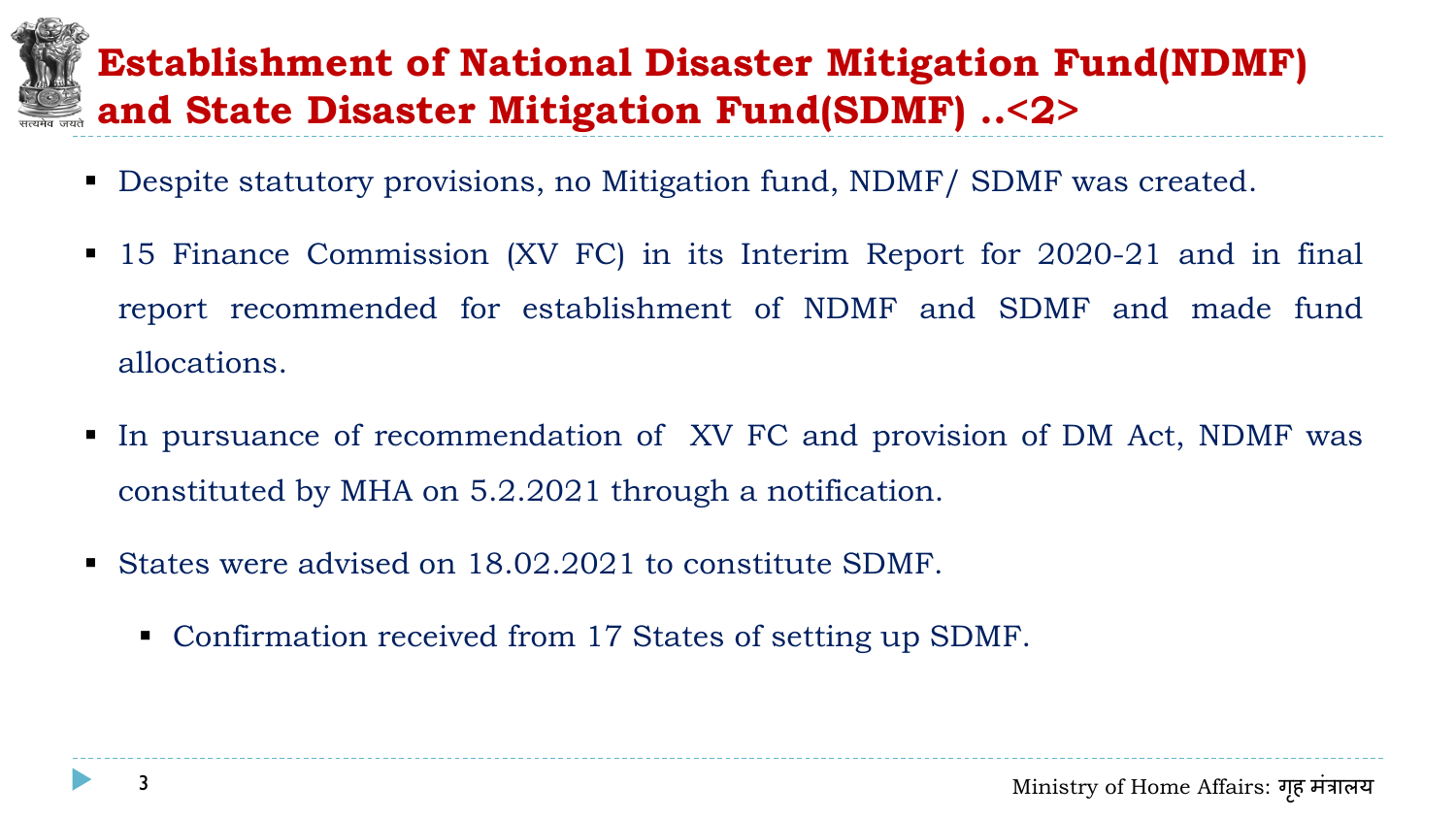- NDMF and SDMF to be set up at National and State Level, in line with the provisions of DM Act.
- Mitigation funds should typically provide small grants for community based local initiatives to mitigate hazards through soft measures, rather through hard measures. **Recommendations of XV FC ...<1>**<br>
NDMF and SDMF to be set up at National a<br>
provisions of DM Act.<br>
Mitigation funds should typically provide small<br>
initiatives to mitigate hazards through soft<br>
measures.<br>
Large scale miti
- Large scale mitigation interventions to be pursued through regular development schemes.
- Mitigation Funds to be supervised by the NDMA at the national level and by SDMA at State level.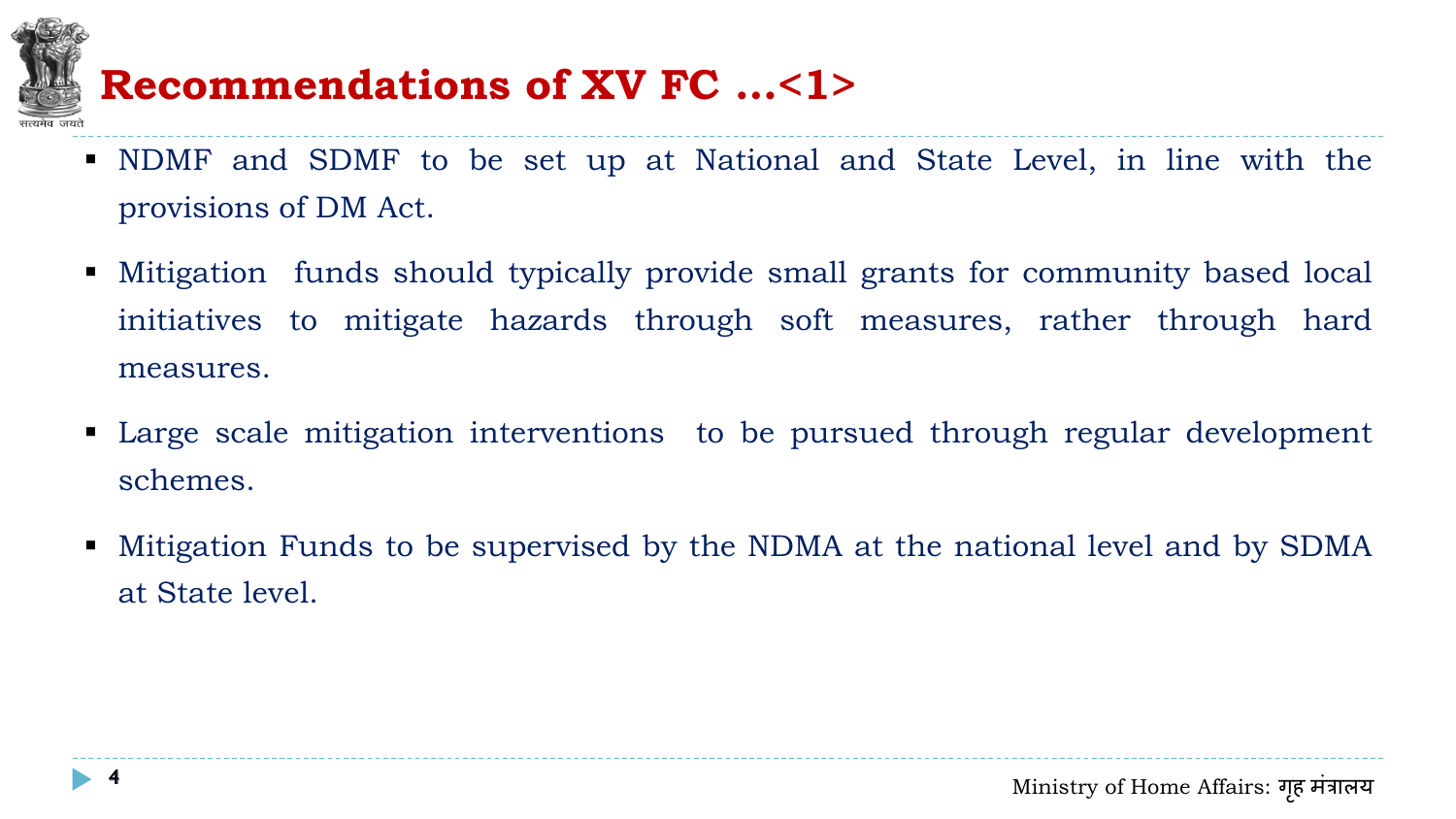#### **Fund Allocations**

- State Disaster Risk Management Fund [\(SDRMF](#page-20-0))
	- Rs. 1,60,153 crore SDRF (80%): Rs. 1,28,122 crore; **SDMF(20%) Rs. 32,031**.
	- **SDRF** and SDMF are not inter-changeable.
- **National Disaster Risk Management Fund [\(NDRMF\)](#page-21-0)**
- Rs. 68,463 crore NDRF (80%): Rs. 54,770 crore; **NDMF(20%): Rs. 13,693 crore. Recommendations of XV FC ... <2>**<br>
und Allocations<br>
State Disaster Risk Management Fund (SDRMF)<br>
R. 1,60,153 crore – SDRF (80%): Rs. 1,28,12<br>
SDRF and SDMF are not inter-changeable.<br>
National Disaster Risk Management Fund
	- NDRF and NDMF are not inter-changeable.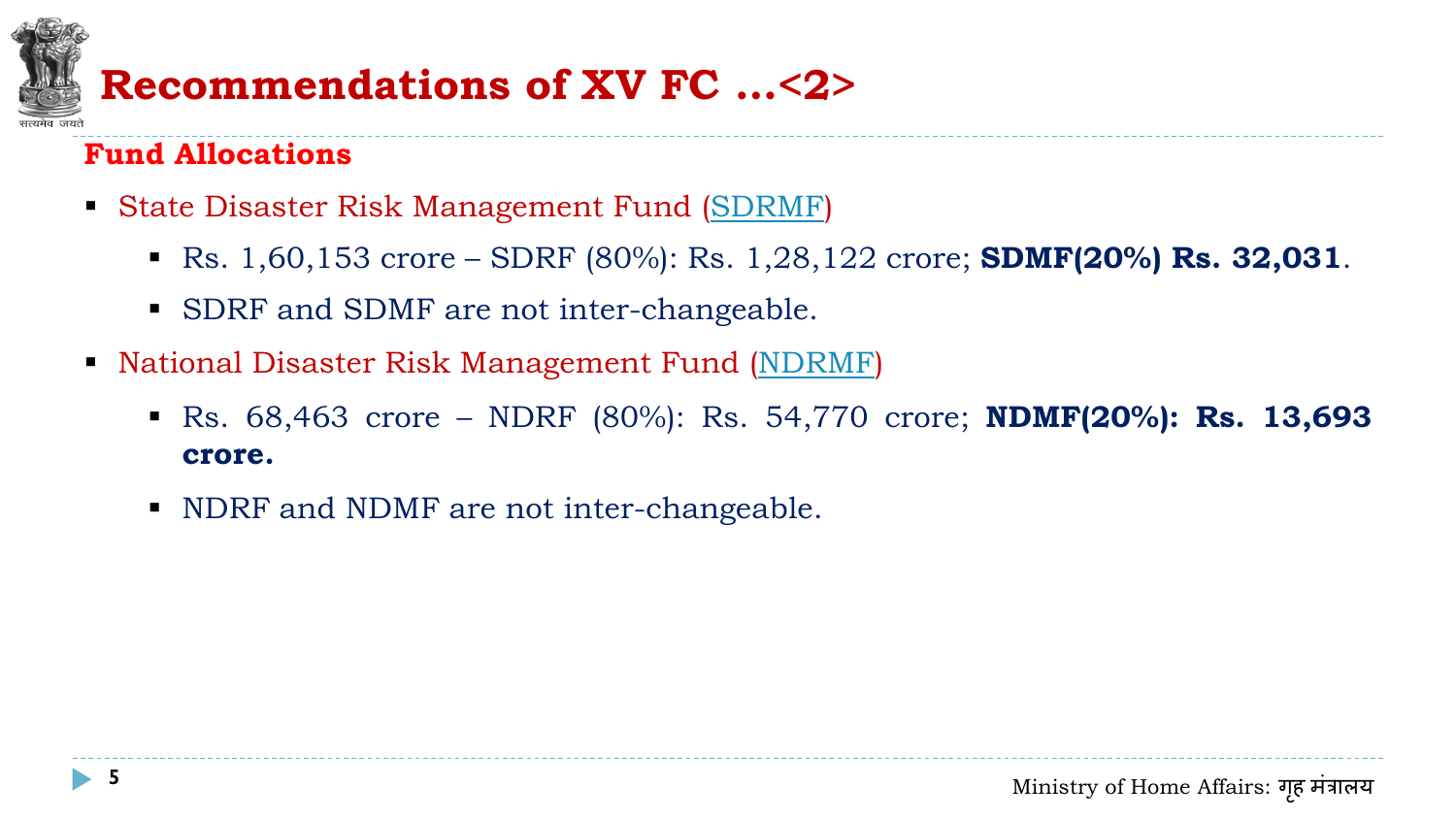# **Recommendations of XV FC …<3>**

- **Fighthally From <b>NDMF**, earmarked allocations made for a period of 5 years:
	- i. Rs. 1200 crore Catalytic assistance to [twelve](#page-17-0) [most](#page-17-0) [drought-prone](#page-17-0) [States.](#page-17-0)
	- ii. Rs. 750 crore managing [seismic](#page-18-0) [and](#page-18-0) [landslide](#page-18-0) [risks](#page-18-0) [in](#page-18-0) [ten](#page-18-0) [hill](#page-18-0) [States.](#page-18-0)
	- iii. Rs. 2500 crore reducing the risk of <u>[urban](#page-19-0) [flooding](#page-19-0) [in](#page-19-0) [seven](#page-19-0) [most](#page-19-0)</u> [populous](#page-19-0) [cities.](#page-19-0)
	- iv. Rs. 1500 crore mitigation measures to prevent river and coastal erosion.
	- States to contribute 10% of the amount sought, on the earmarked allocation.
- Additional financial assistance from NDMF to be on a graded cost-sharing basis:
	- **States to contribute 10% for assistance upto Rs 250 crore;**
	- 20% for assistance upto Rs 500 crore; and
	- 25% assistance exceeding Rs.500 crore.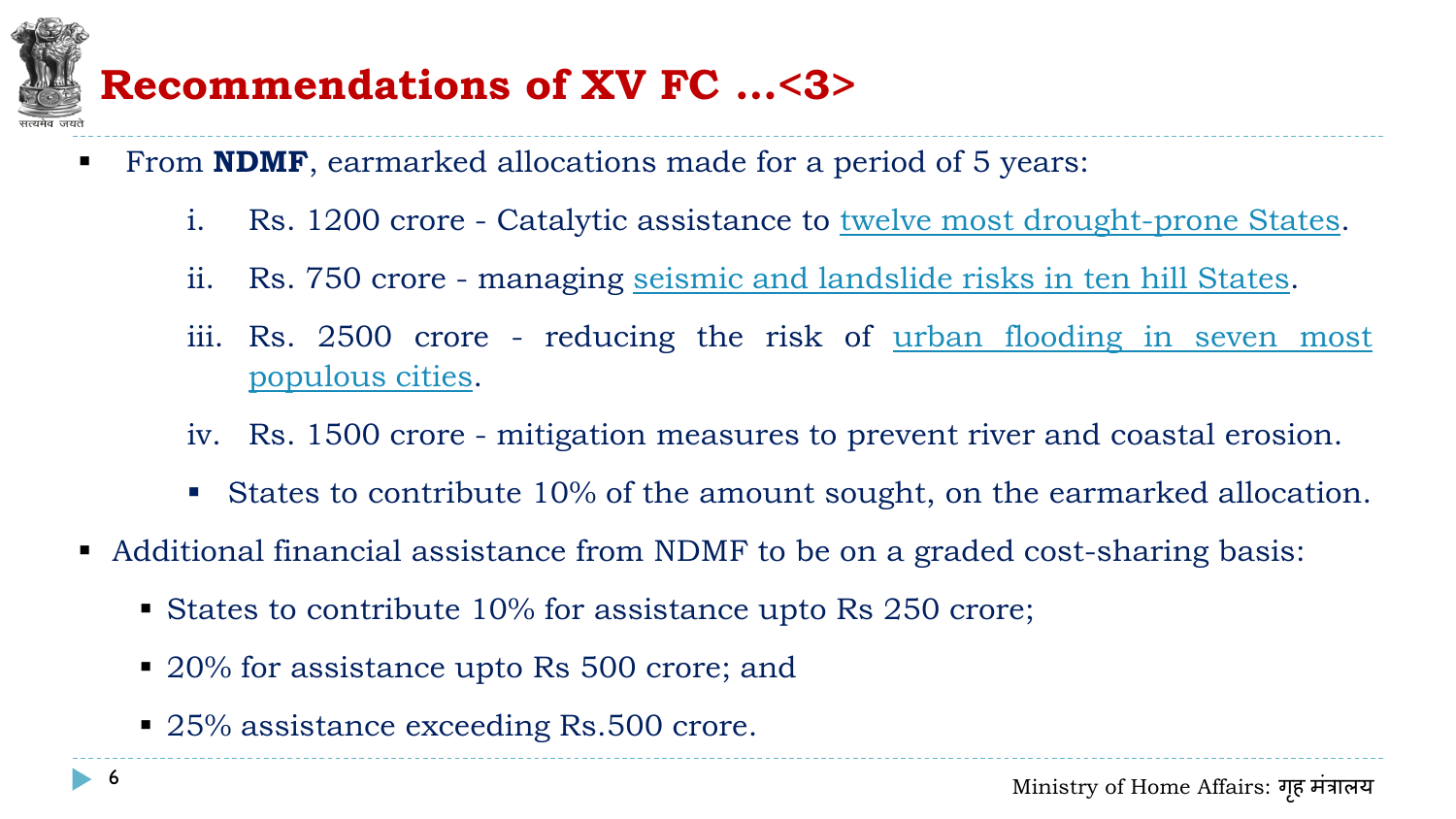

#### **Recommendations of XV FC …<4>**

- Mitigation includes structural and non-structural measures and MHA in consultation with NDMA may issue a detailed list of activities as part of guidelines.
- State Government should allocate resources to districts for mitigation on annual basis.
- Disaster management authorities to develop long term mitigation strategies.
- NDMA should develop **disaster database** for both preparedness and mitigation plans.
- NDMA to develop an **outcome framework** against annual allocations, expenditure, key achievements and results for both NDRMF and SDRMF.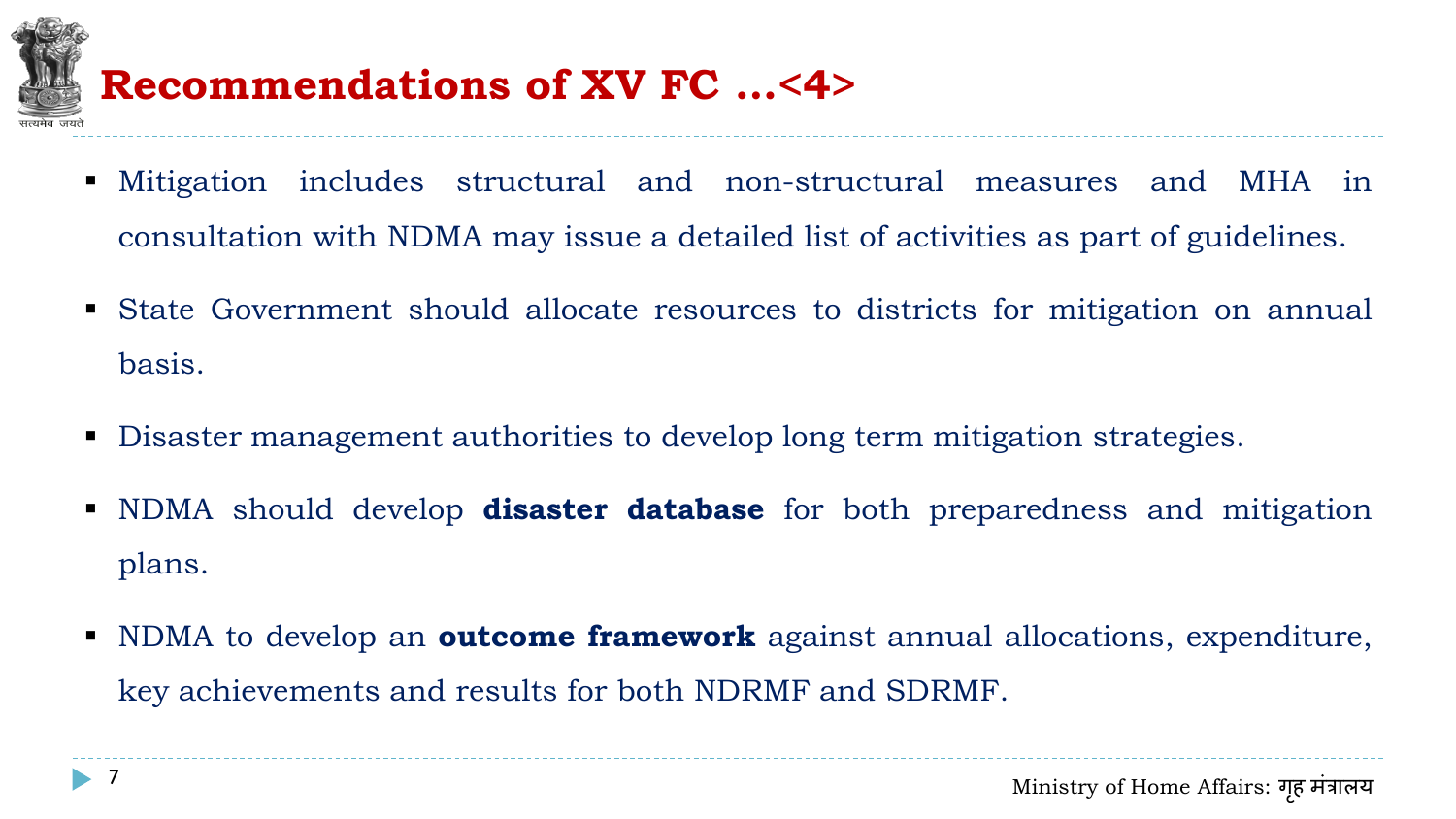#### **Salient features of the Guidelines..<1>**

- SDMF and NDMF Guidelines issued on 14.01.2022 and 28.02.2022 respectively.
- Contribution to SDMF will be in the ratio of 90:10 for NE & Hill States; 75:25 for other States.
- Central contribution to SDMF to be released in 2 instalments.
	- <sup>1st</sup> in June, subject to certificate on crediting State share and NDMF releases in SDMF.
	- 2<sup>nd</sup> in December, subject to furnishing annual report on expenditure of SDMF.
- Closing balance as on 31<sup>st</sup> March of each financial year in the SDMF shall become the opening balance for the next financial year till 2025-26.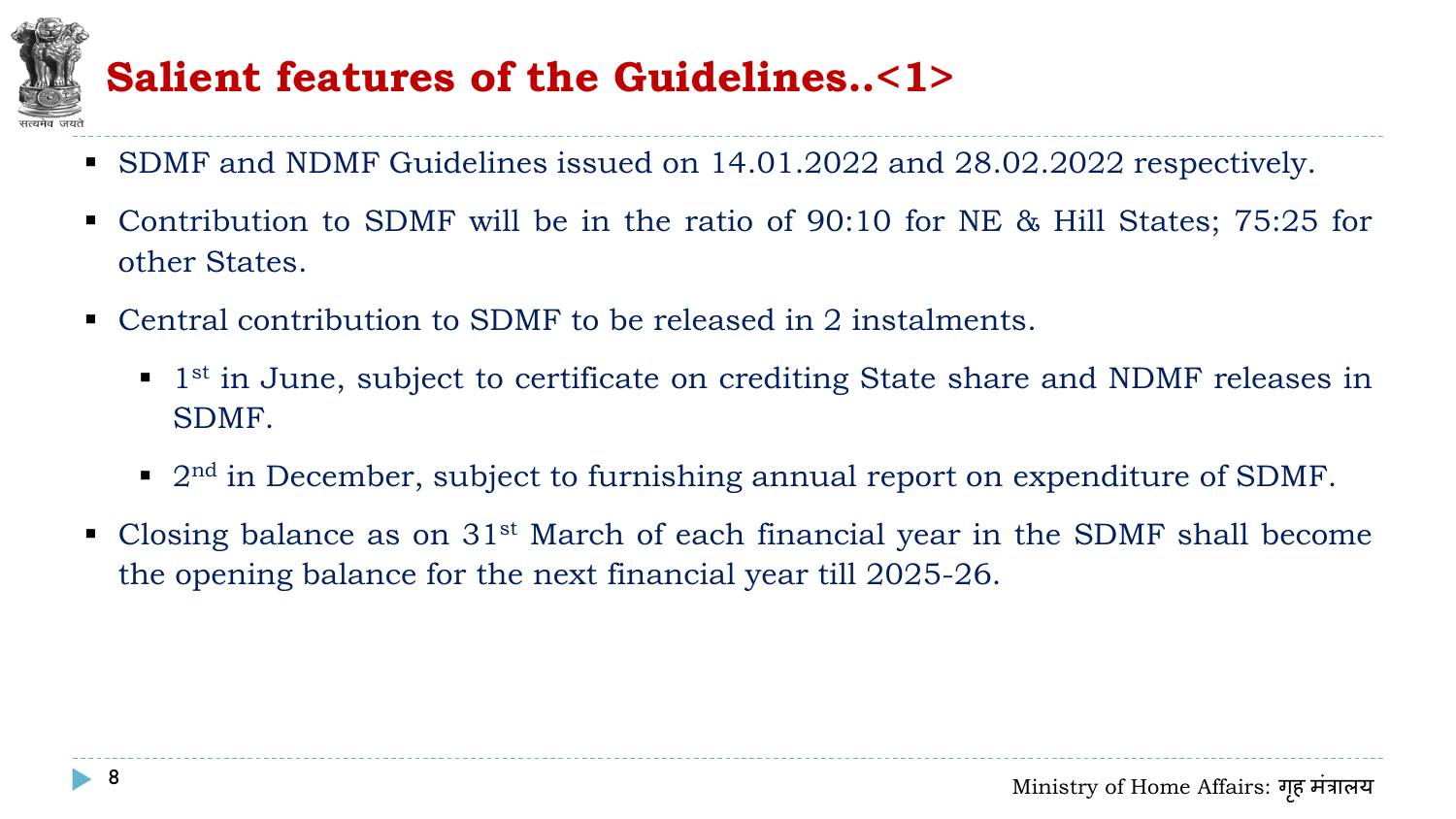## **Salient features of the Guidelines..<2>**

- State Government to transfer their contributions in SDMF, within 15 days of receipt of Central Share of SDMF and NDMF.
	- In case of delay, the State Government is required to contribute the amount with interest at bank rate of RBI.
- SDMF to be invested in 3 instruments:
	- Central Government dated securities;
	- Auctioned Treasury Bills; and
	- Interest earning deposits and certificates of deposits with Scheduled Commercial Banks.
- Accounts of SDMF to be maintained by Accountant General of the State.
- Comptroller & Auditor General (CAG) to conduct audit/ performa audit of SDMF.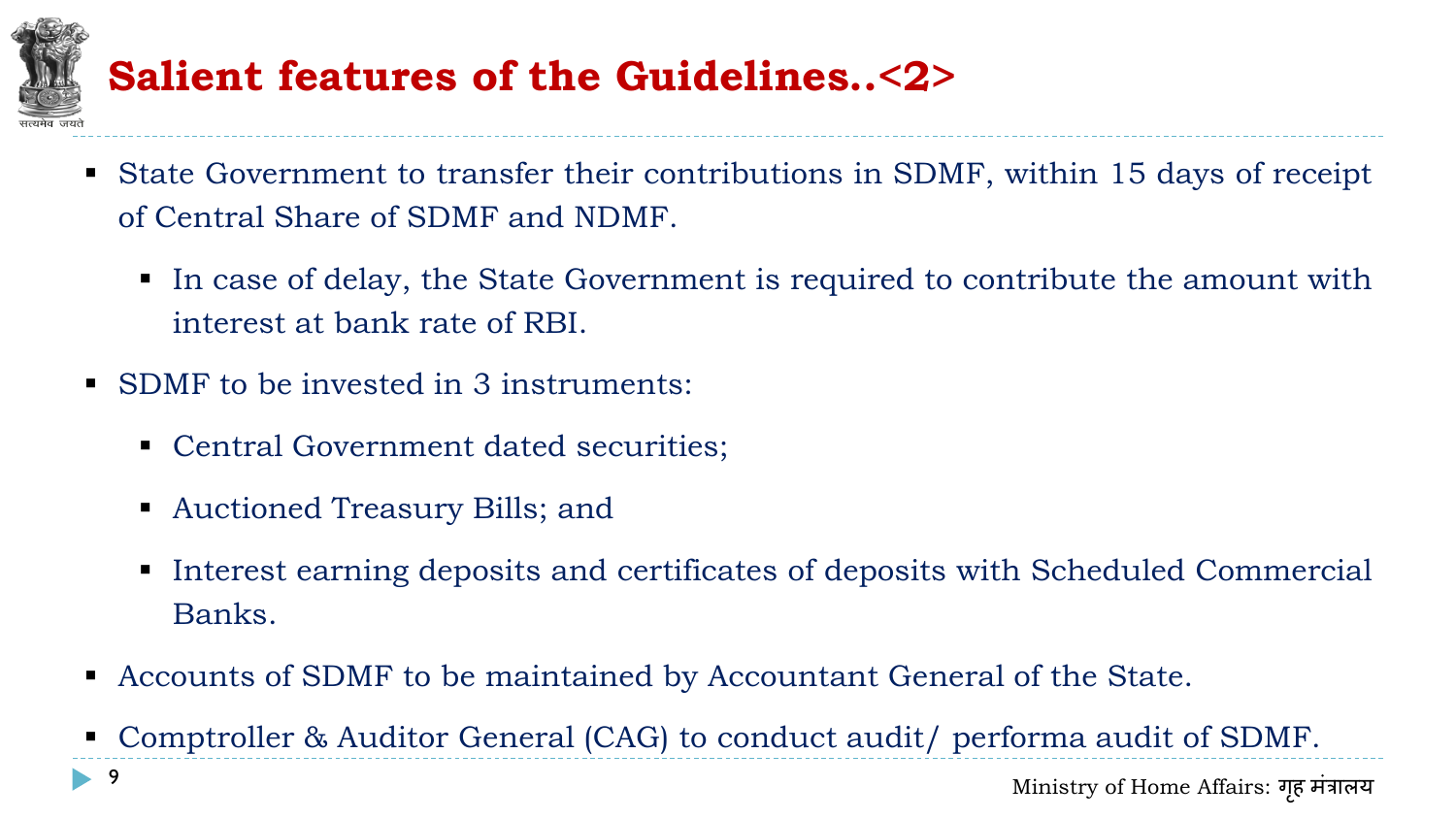# **Salient features of the Guidelines …<3>**

- From **NDMF**, allocations of Rs 5,950 crore earmarked for a period of 5 years, as mentioned in slide # 6.
- States to undertake following non-structural measures for flood mitigation:
	- i. Adopting Integrated Flood Management approach by considering river basin as a hydrological unit.
	- ii. Real Time Hydro-meteorological Data Acquisition Network coupled with Decision Support System for integrated or standalone operation of reservoir(s).
	- iii. Delineation and demarcation of flood plain zones on certain notified stretch(es) of river(s) within the State and regulation of various activities permissible therein.
- Additional financial assistance from NDMF to be on a graded cost-sharing basis, as recommended by the XV FC.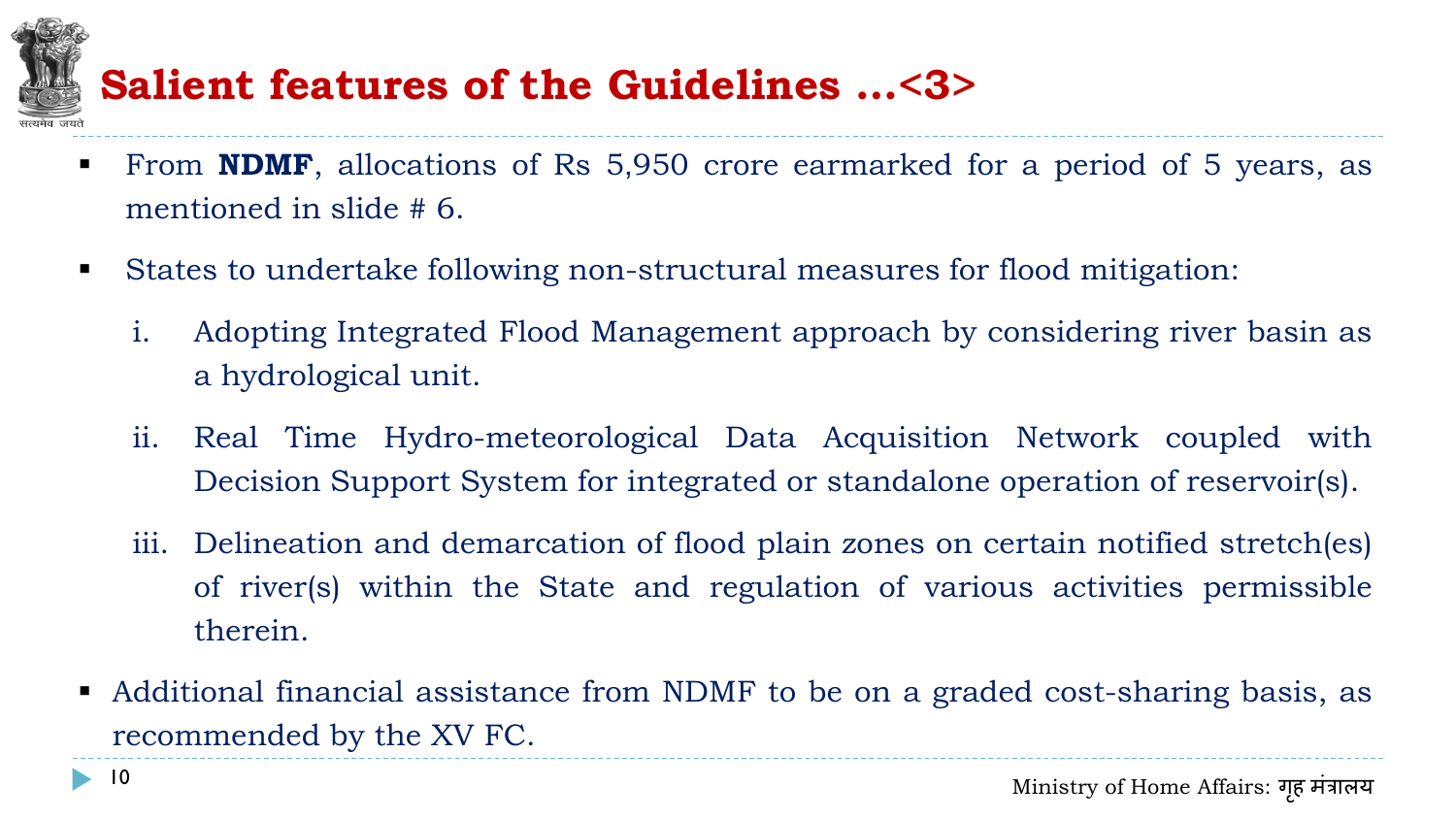

#### **Salient features of the Guidelines..<4>**

- NDMF/ SDMF will be applied by NDMA/ SDMA for appraisal, monitoring and supervision of mitigation projects.
- Projects to be funded from NDMF for earmarked allocation should be complete within the award period, and no spill over shall be allowed (XV FC para 8.97).
- MHA is the nodal Ministry for overall operation and monitoring of NDMF/ SDMF.
- MHA, with the concurrence of DoE can alter/ modify guidelines as considered necessary.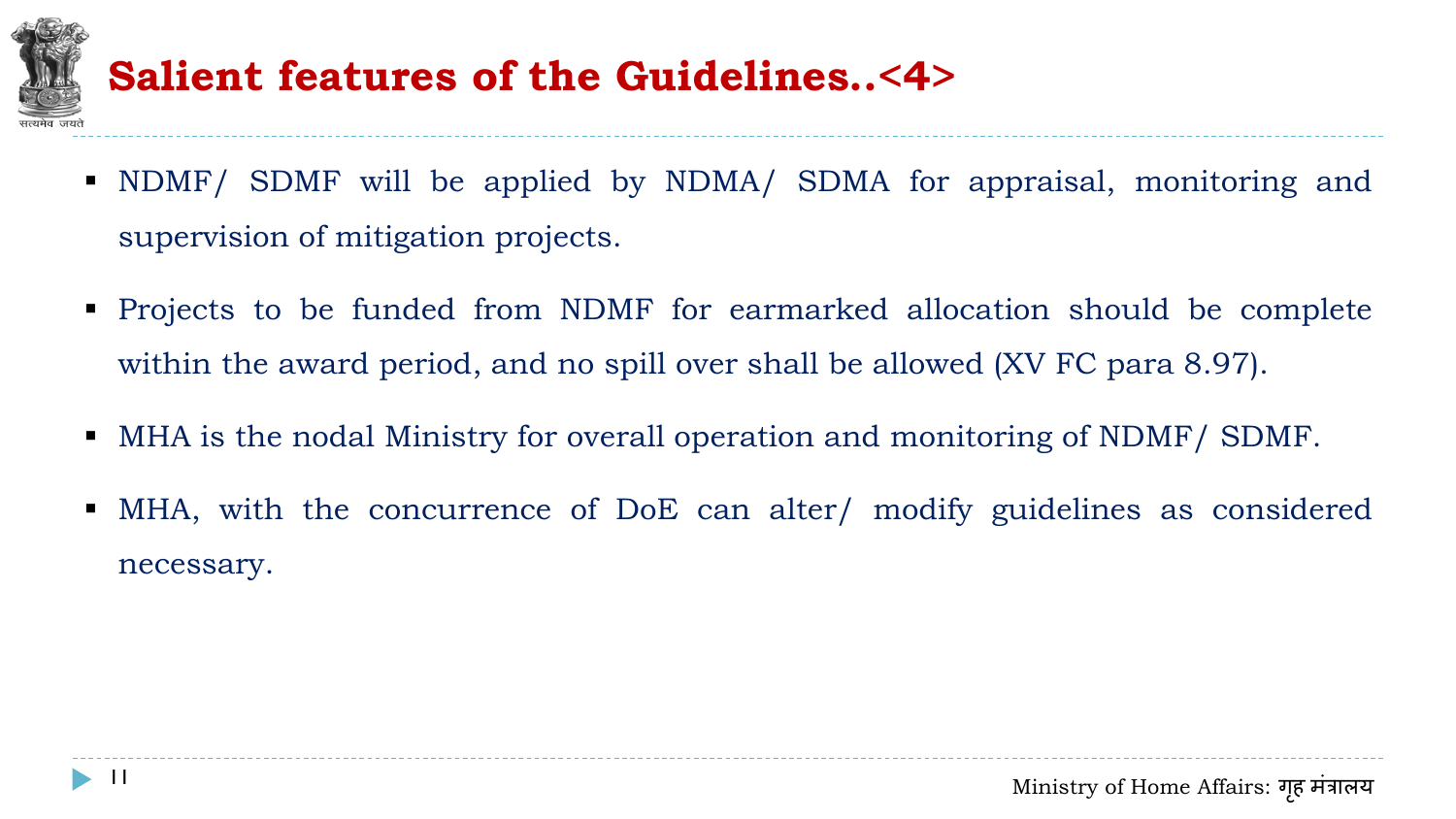

#### **Salient features of the Guidelines..<5>**

#### **Scope of NDMF:**

- Projects in States, where SDMF is insufficient and projects are important from disaster mitigation point of view.
- Protection works, implemented through local level/ community-based intervention, for projects of national and strategic significance, eco-systems, and natural resource base for the notified disasters.
- Projects, which will be implemented regionally or involving two or more states.
- Projects, which have the jurisdictional and technical complexity that can be addressed through national-level technical assistance or require national agencies to collaborate.
- Research and studies related to disaster mitigation through the Small Grants window.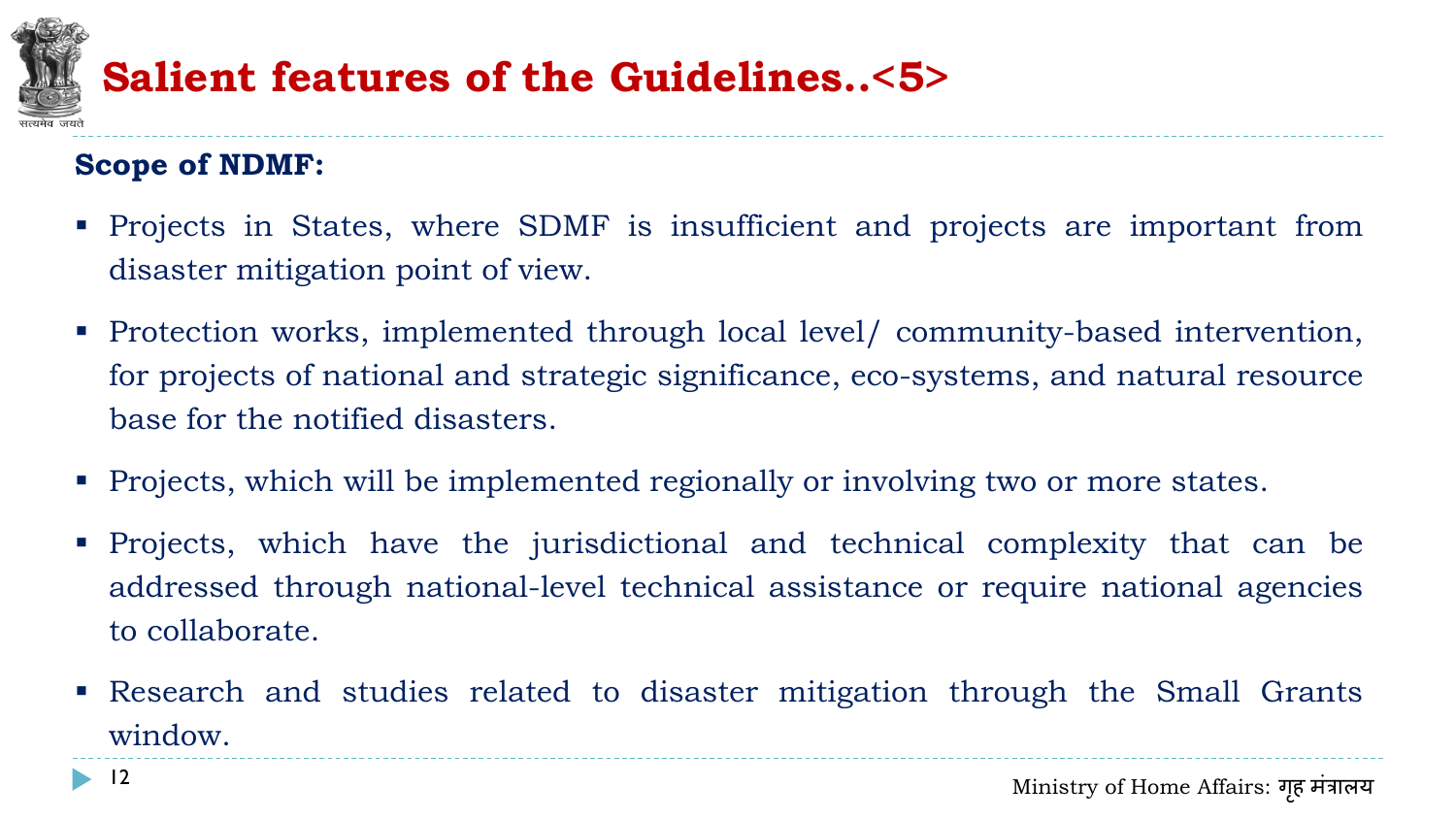### **Salient features of the Guidelines..<6>**

#### **Scope of SDMF**:

- **Projects for mitigation measures against notified disasters under SDRF.**
- Projects which are of state level significance, protecting assets, eco-systems, and settlements within the state.
- **Projects, which promotes practices to reduce risks and its impacts.**
- **Projects, which build community resilience through information and knowledge.**
- **Projects, which focus on creating safe conditions of living for people from weaker** sections.
- Regional projects funded from NDMF.
- Research and studies related to disaster mitigation.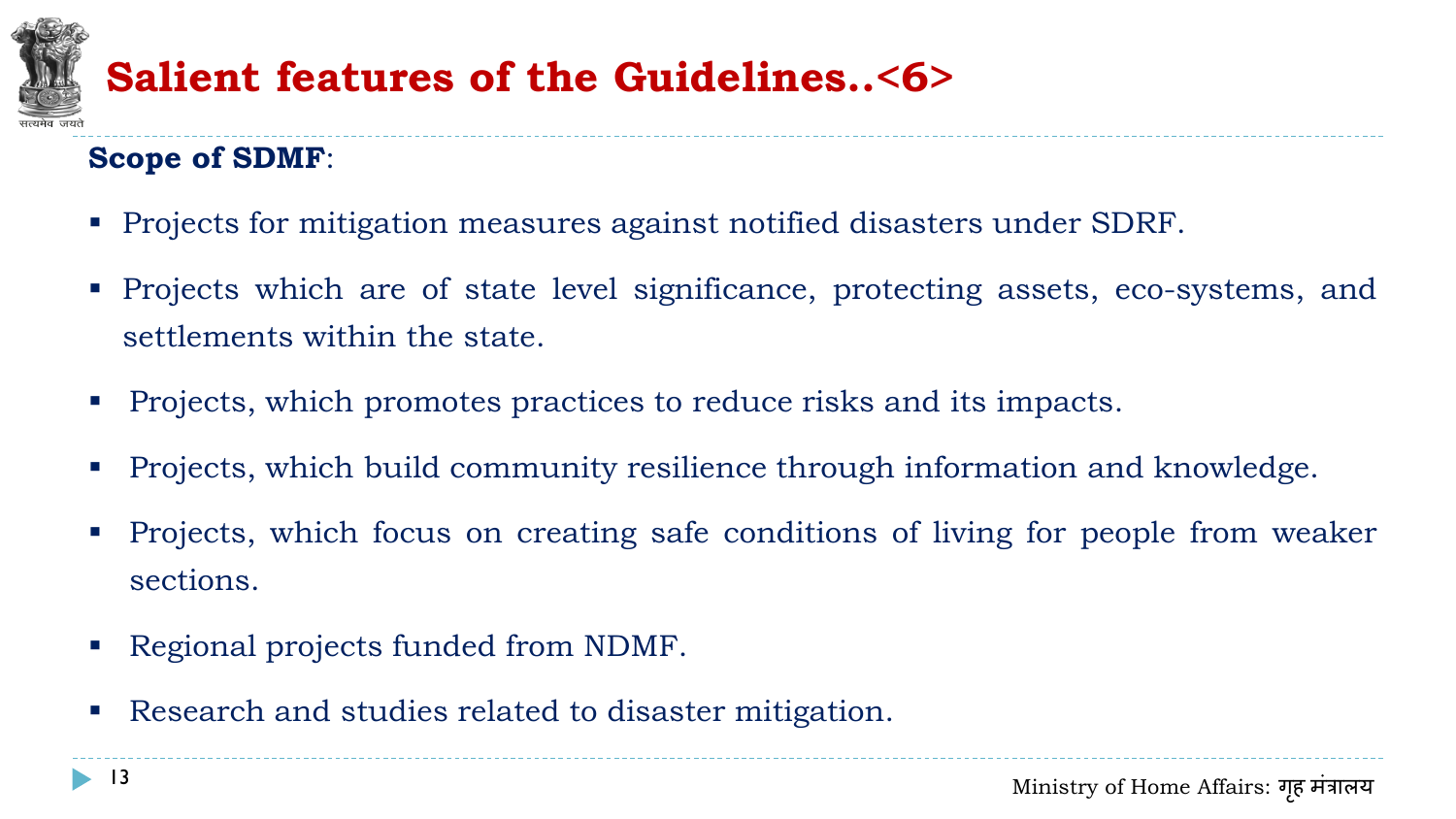# **Salient features of the Guidelines..<7>**

#### **Limitations:**

- At least 10% of the NDMF/ SDMF each year should be earmarked for nonstructural measures .
- In a year, not more than 50% of NDMF and SDMF may be utilized for measures/ projects to mitigate risks from a single hazard.
	- On State's, this can be relaxed by MHA.
- Up to 5% of the NDMF and SDMF may be earmarked for small grants window for research/ studies.
- Minimum value of Rs. 10 crore for a mitigation project to be financed from NDMF for structural measures.
- Funds not to become a source of funding for existing Government programmes or for maintenance/ upkeep of any structure.
- Mitigation Funds shall not be used for general environment improvement etc.
- Funds not to be used for paying salaries of staff except for project technical staff.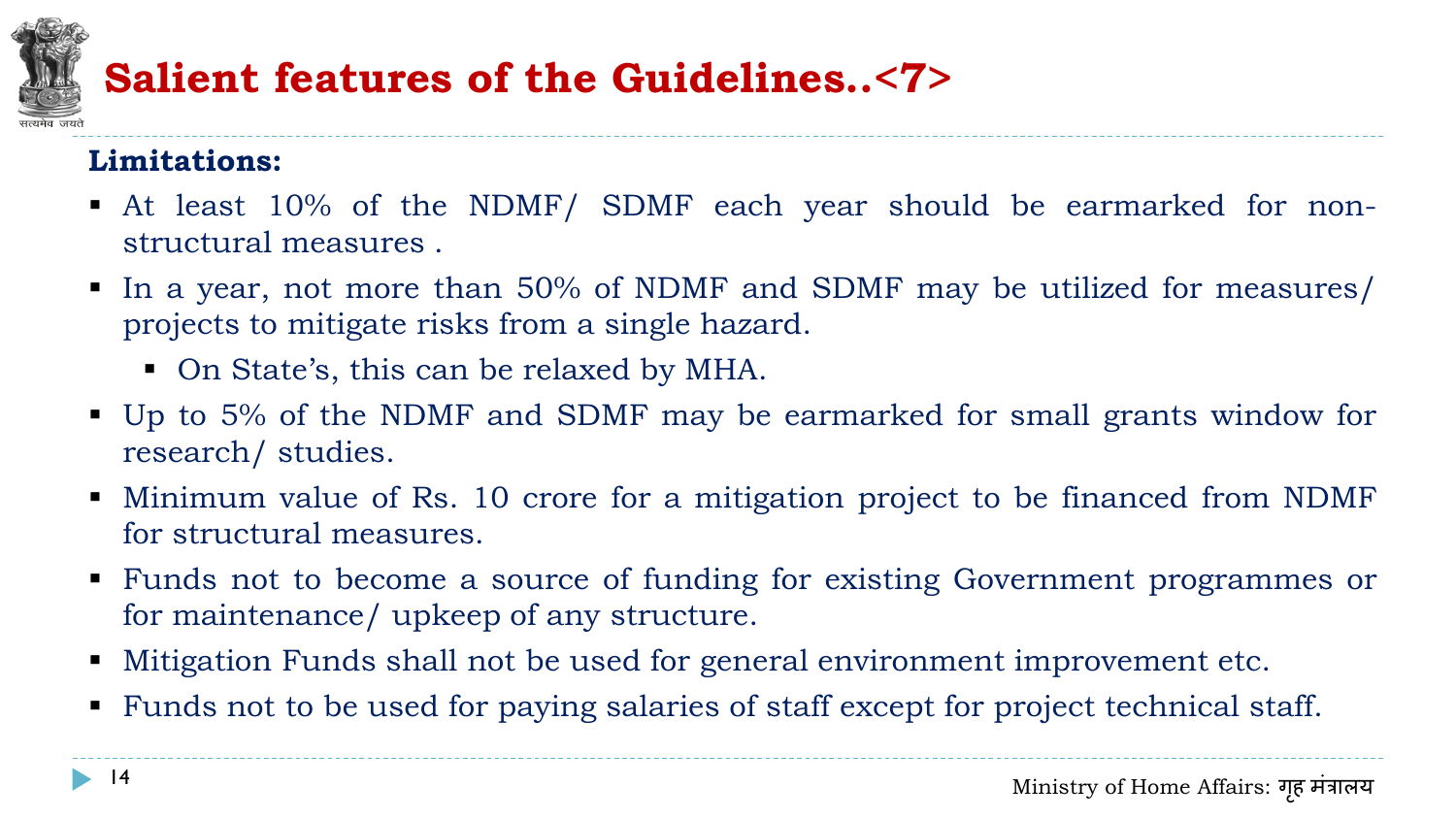## **Salient features of the Guidelines..<8>**

- **Mechanism for processing of funding proposals from NDMF/ SDMF:**
	- NDMA/ SDMA to **constitute a Committee headed by a Member of NDMA/ SDMA** with Members from line Departments and other stakeholders.
	- Central agencies/ States to send proposal to MHA/ State DM Department.
	- Proposal after appraisal by NDMA/ SDMA Committee to be considered by SC-NEC/ SEC.
	- **Proposal to be approved by HLC for NDMF and SEC for SDMF.**
	- On approval, funds to be released to States as per practice for NDRF/ SDRF.
- Release of central contribution of SDMF in advance in case of exigency, on the lines of SDRF.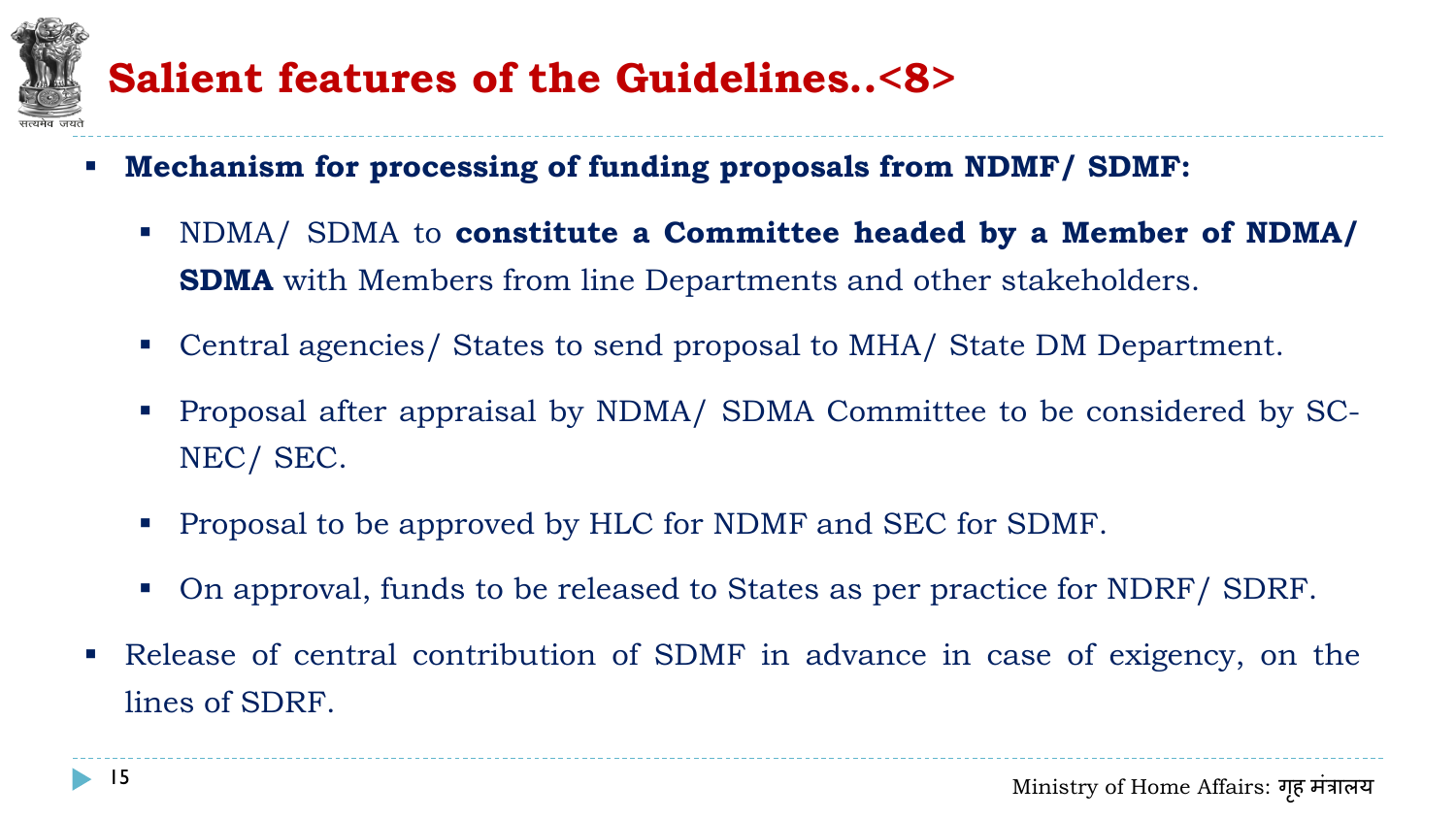

#### **Salient features of the Guidelines..<9>**

- Disaster management authorities will develop long term mitigation strategies.
- Procurement of Goods and Services in accordance with the latest GFR and from GeM portal, to ensure transparency in procurement.
- State Government should allocate resources to districts for mitigation on annual basis.
- NDMA should develop disaster database for both preparedness and mitigation plans.
- Mitigation projects must have verifiable and measurable outcomes.
- NDMA will develop an outcome framework against annual allocations, expenditure, key achievements and results for both NDRMF and SDRMF.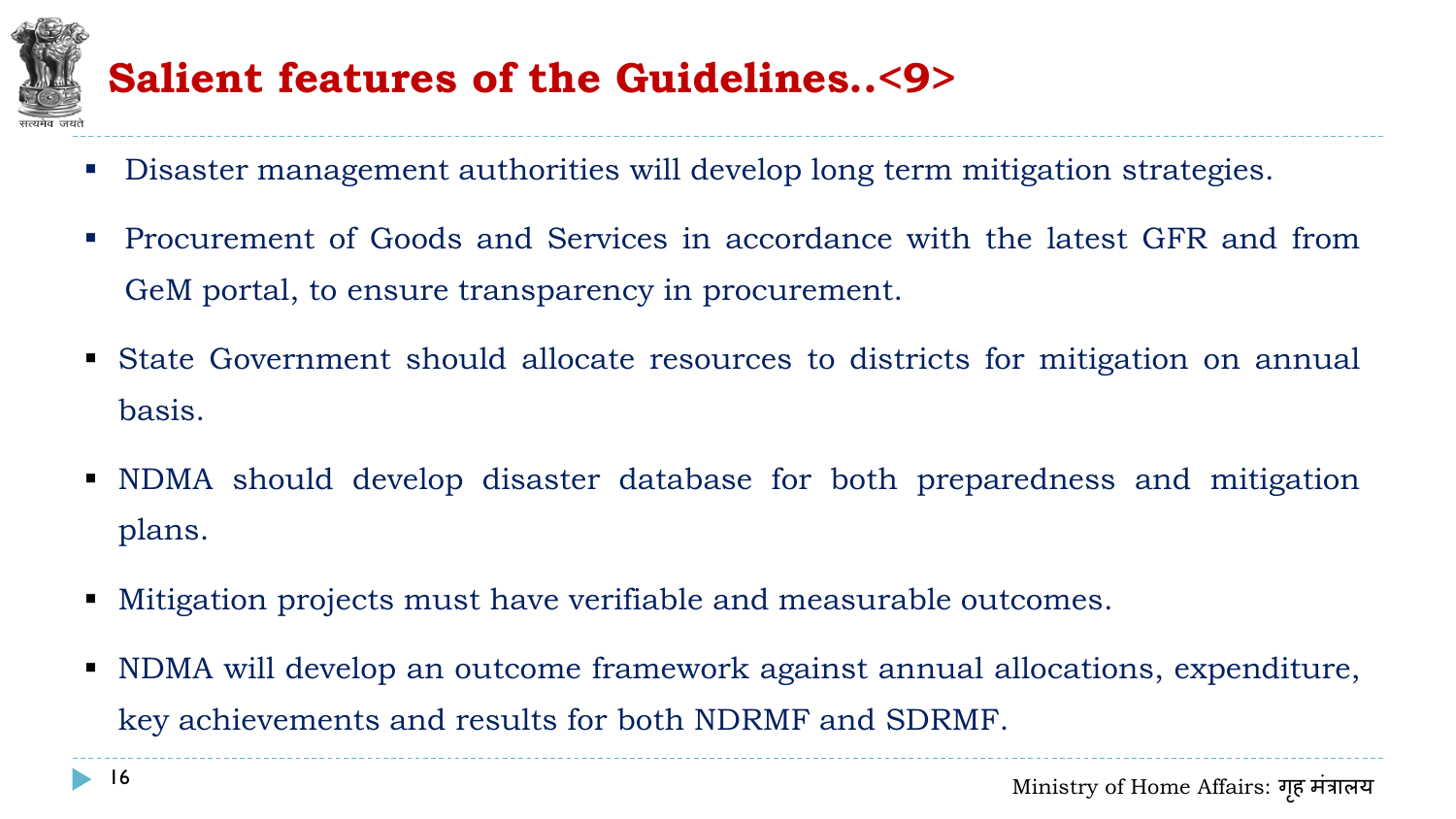

# **Thank You**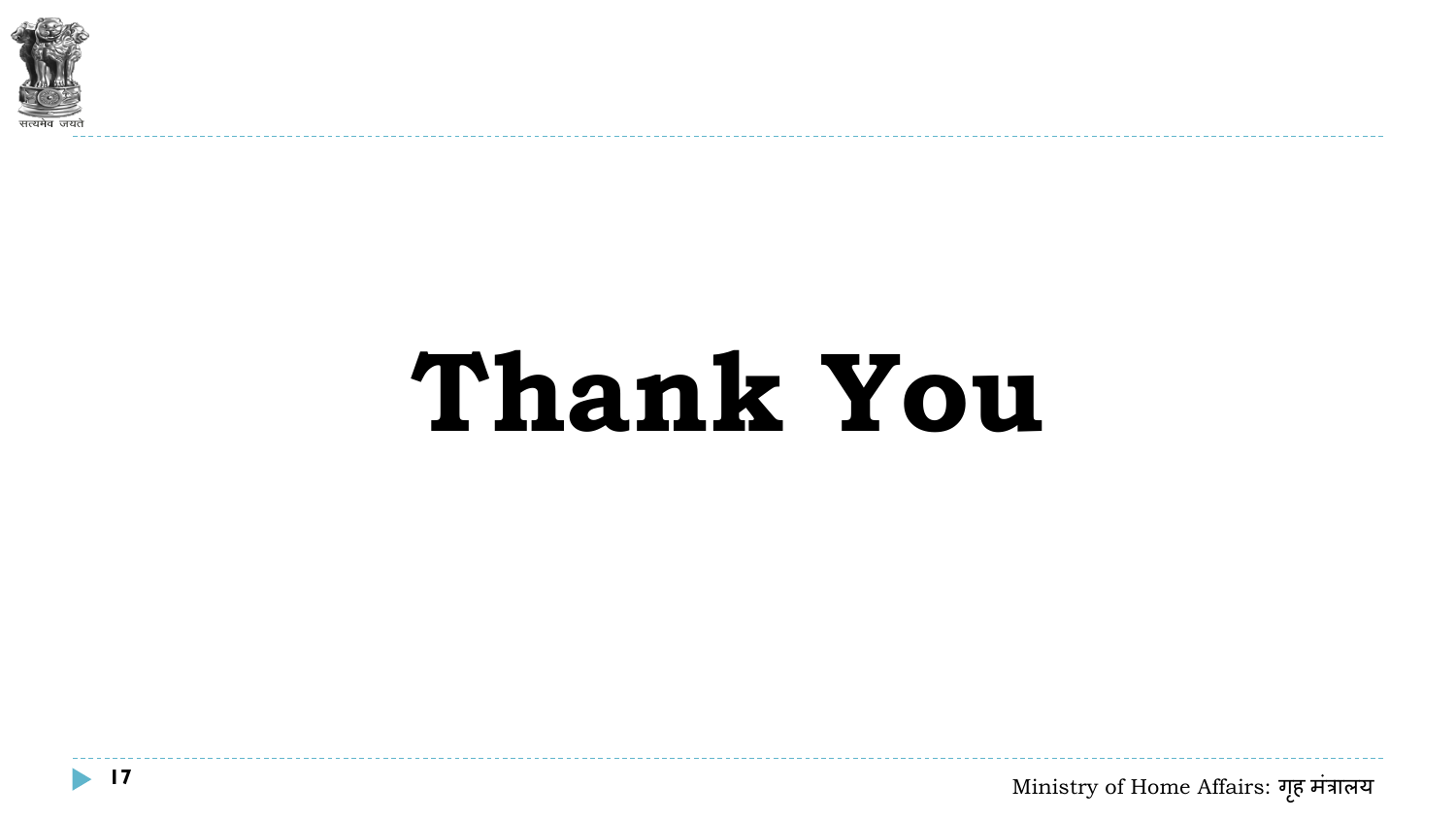# **XV FC allocation for 12 drought prone States**

<span id="page-17-0"></span>

|                      | (Rs. In crore)           |
|----------------------|--------------------------|
| <b>States</b>        | <b>Annual Allocation</b> |
| Andhra Pradesh       | 100                      |
| Bihar                | 100                      |
| Gujarat              | 100                      |
| Jharkhand            | 100                      |
| Karnataka            | 100                      |
| Madhya Pradesh       | 100                      |
| Maharashtra          | 100                      |
| Odisha               | 100                      |
| Rajasthan            | 100                      |
| <b>Tamil Nadu</b>    | 100                      |
| Telangana            | 100                      |
| <b>Uttar Pradesh</b> | 100                      |
| <b>Total</b>         | 1200                     |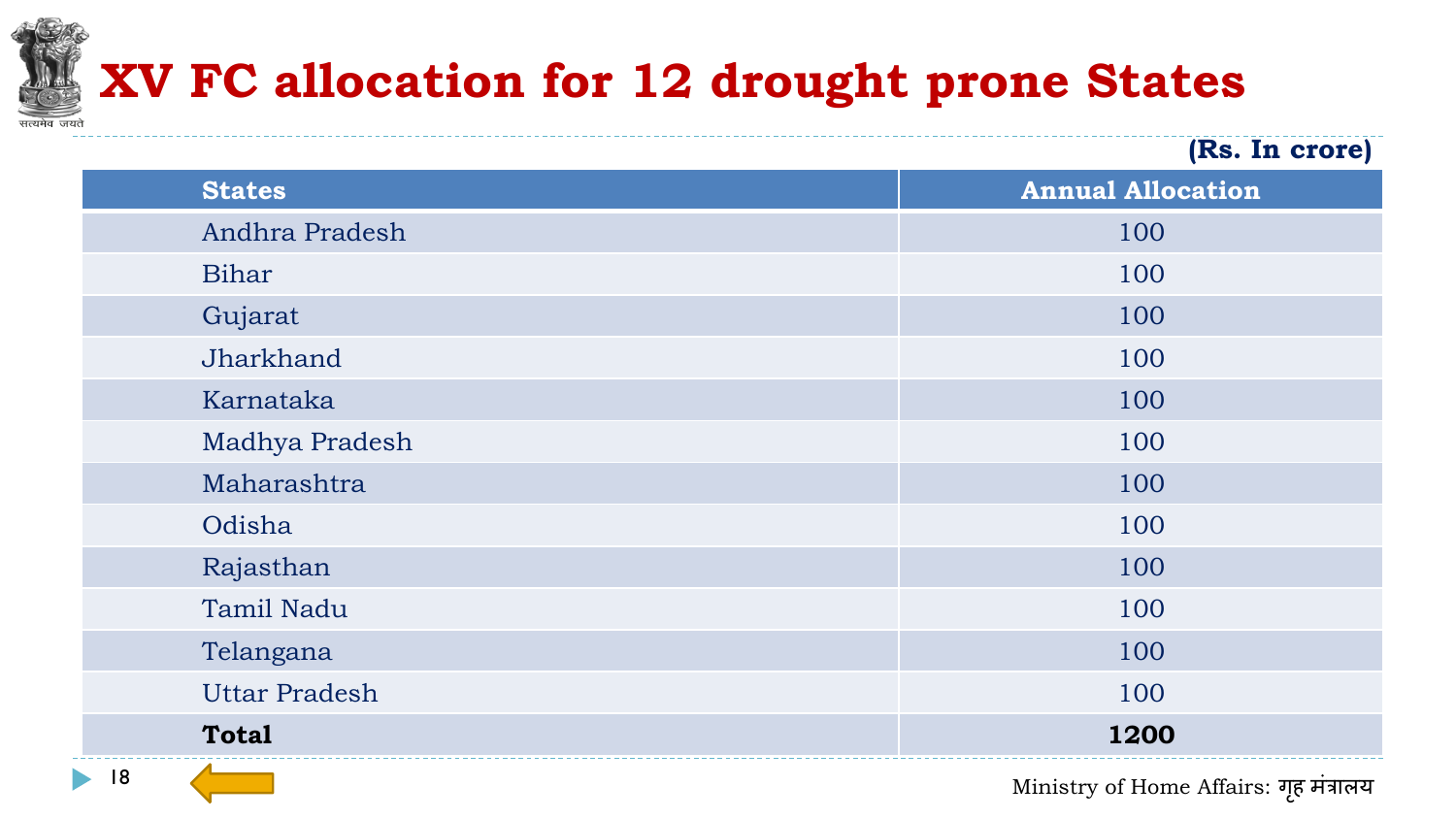

#### Allocation for 10 hill states

**(Rs. In crore)**

<span id="page-18-0"></span>

| <b>States</b>                   | <b>Annual Allocation</b> | <b>Total Allocation</b><br>$(2021 - 26)$ |
|---------------------------------|--------------------------|------------------------------------------|
| Himachal Pradesh                | 50                       | 250                                      |
| Uttarakhand                     | 50                       | 250                                      |
| <b>All North-Eastern States</b> | 100                      | 250                                      |
| <b>Total</b>                    |                          | 750                                      |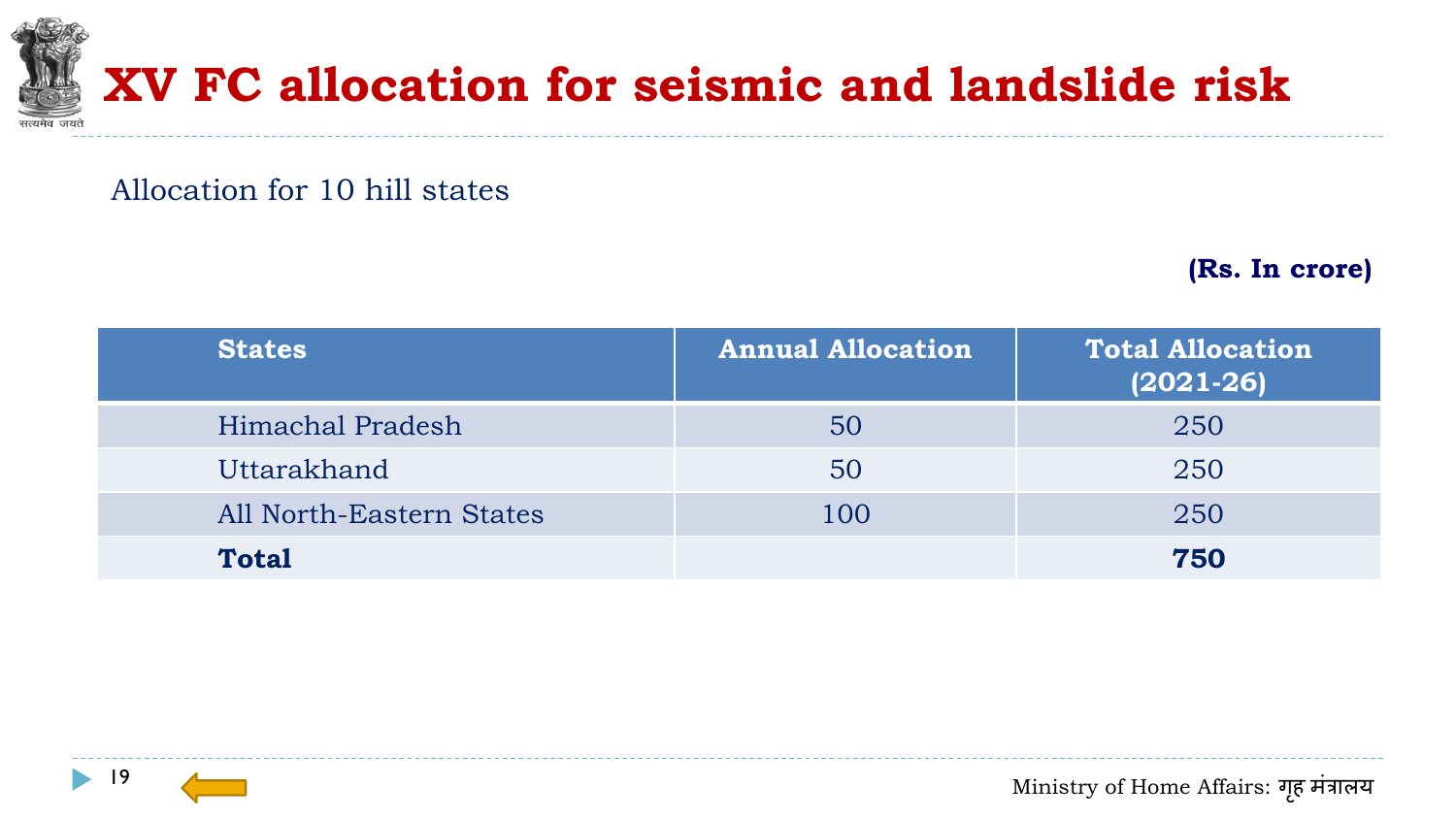#### **XV FC allocation for reducing the risk of urban flooding in seven most populous cities**

Allocation for seven most populous cities.

**(Rs. In crore)**

<span id="page-19-0"></span>

| <b>Cities</b> | <b>Annual Allocation</b> | <b>Total Allocation</b><br>$(2021 - 26)$ |
|---------------|--------------------------|------------------------------------------|
| Mumbai        | 100                      | 500                                      |
| Chennai       | 100                      | 500                                      |
| Kolkata       | 100                      | 500                                      |
| Bengaluru     | 50                       | 250                                      |
| Hyderabad     | 50                       | 250                                      |
| Ahmedabad     | 50                       | 250                                      |
| Pune          | 50                       | 250                                      |
| <b>Total</b>  | 500                      | 2500                                     |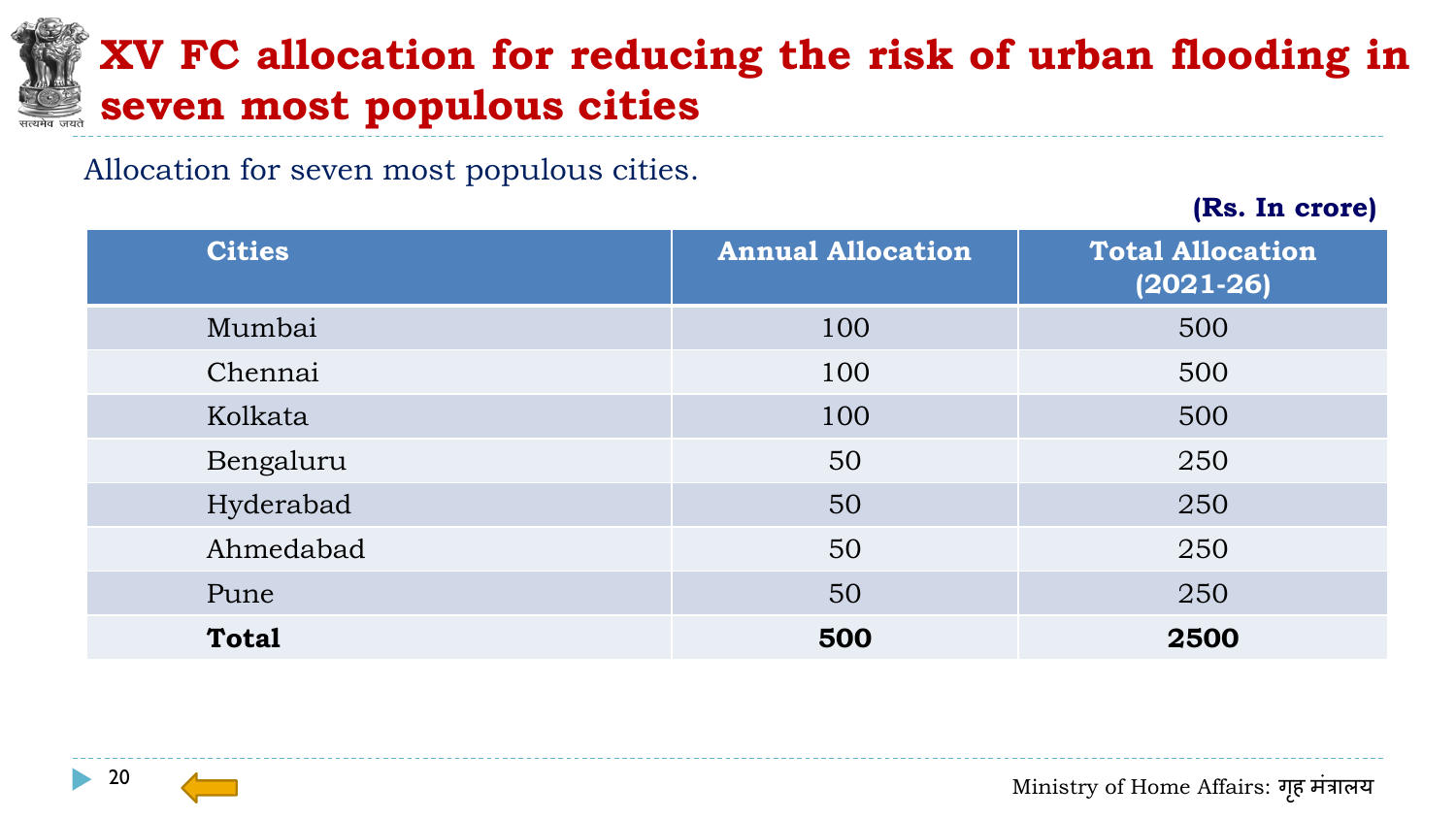# **15th Finance Commission recommendations**

- **Allocations**
	- State Disaster Risk Management Fund (SDRMF)
		- Rs.  $1,60,153$  crore SDRF (80%): Rs.  $1,28,122$  crore; SDMF(20%) Rs.  $32,031$ .
		- SDRF and SDMF are not inter-changeable.
	- State Disaster Response Fund (SDRF) to be divided in 3 sub windows
		- i. Response and Relief  $(40\%)$   $\qquad \qquad$  Rs. 64,061 crore
		- ii. Recovery and Reconstruction (30%) Rs. 48,046 crore
		- iii. Preparedness & Capacity Building  $(10\%)$  Rs. 16,015 crore
		- Flexibility for re-allocation within 3 sub-windows of SDRF.

#### Note:

- Presently, no funding for recovery and reconstruction activities.
- <span id="page-20-0"></span> For capacity building, presently no earmarking of funds, but State may use upto 10% of SDRF.